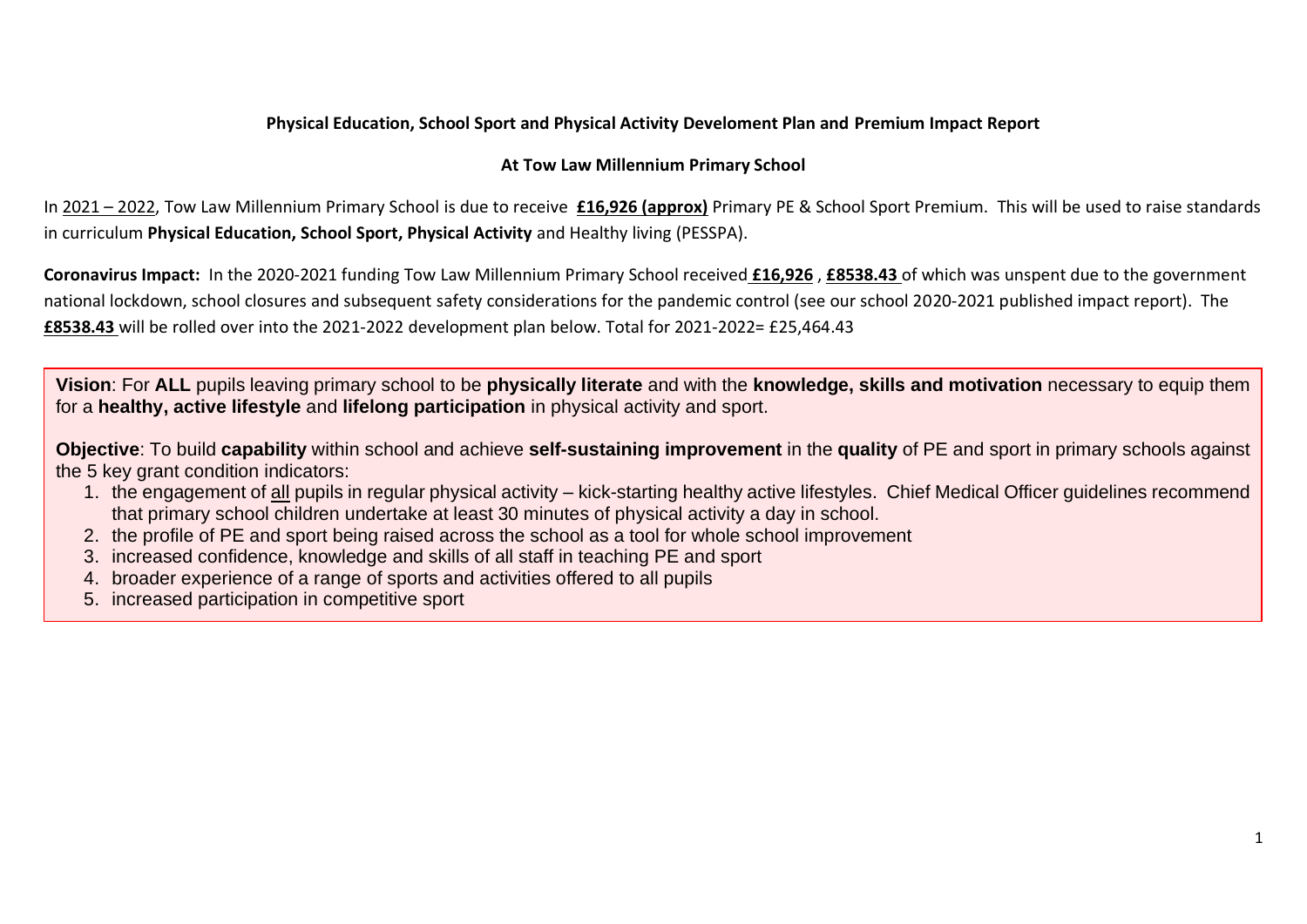|            | <b>Sports Premium Grant</b>                                                                                                                                                                                                                                                                     | <b>INTENT</b>                                                                                                                                                                          | <b>IMPLEMENTATION</b>                                                                                                                                         | <b>SPEND</b>                        | <b>Actual</b> | <b>IMPACT</b>                                                                                                                                                                                                                       | <b>SUSTAINABILITY</b>                                                                                                                                                                                                                             |
|------------|-------------------------------------------------------------------------------------------------------------------------------------------------------------------------------------------------------------------------------------------------------------------------------------------------|----------------------------------------------------------------------------------------------------------------------------------------------------------------------------------------|---------------------------------------------------------------------------------------------------------------------------------------------------------------|-------------------------------------|---------------|-------------------------------------------------------------------------------------------------------------------------------------------------------------------------------------------------------------------------------------|---------------------------------------------------------------------------------------------------------------------------------------------------------------------------------------------------------------------------------------------------|
| $1-5$<br>E | <b>Conditions</b>                                                                                                                                                                                                                                                                               | What are your aims?<br>What do you to achieve?                                                                                                                                         | What steps and actions will you take?<br>How will you achieve it?<br>Link actions to support intentions.                                                      | Predicted,<br>known or<br>estimated | <b>Spend</b>  | What will the impact of our actions be?                                                                                                                                                                                             | What actions need to be<br>continued, developed or<br>altered?<br><b>How will cost implications</b><br>change?<br><b>What considerations will</b><br>you make for the next<br>academic year or<br>developmental cycle?                            |
|            | The engagement<br>of all pupils in<br>regular physical<br>activity - kick-<br>starting healthy<br>active lifestyles.<br><b>Chief Medical</b><br>Officer guidelines<br>recommend that<br>primary school<br>children undertake<br>at least 30 minutes<br>of physical activity<br>a day in school. | i)<br>Due to lack of<br>access due to<br>COVID 100% of<br>pupils in year<br>5/6 achieving<br>KS2 swimming<br>targets.<br>To develop the<br>ii)<br>daily mile across<br>KS <sub>2</sub> | For all children in year 5 and 6<br>to start swimming lessons in<br>autumn term 2021. This<br>includes extra lessons for the<br>children across the year.     | 7000.00                             | 1880.00       | Pupils are starting to improve<br>their health and fitness levels and<br>understand the importance of<br>staying safe in the water.<br>Pupils are also improving their<br>ability to work together and<br>improve their resilience. | <b>Extra Swimming</b><br>support will be<br>accessed from the main<br>school budget.<br>This will continue to be<br>a focus in 2022-2023<br>due to the problems of<br>water confidence and<br>lack of access of<br>swimming in the local<br>area. |
| 12.        | The profile of PE<br>and sport being<br>raised across the<br>school as a tool for<br>whole school<br>improvement                                                                                                                                                                                | i)<br>The<br>implementation<br>of a new long<br>term curriculum<br>across the<br>school.                                                                                               | Miss Mawson has continued to<br>develop a new long term plan,<br>this has been modified this year<br>to look at supporting the<br>children in improving their | 2000.00                             | 000.00        | Staff will be able to develop their<br>lown PE lessons with more<br>confidence linked to<br>differentiation and teaching<br>assistants will understand how to                                                                       | This will be sustained as<br>NM will continue to<br>monitor the impact                                                                                                                                                                            |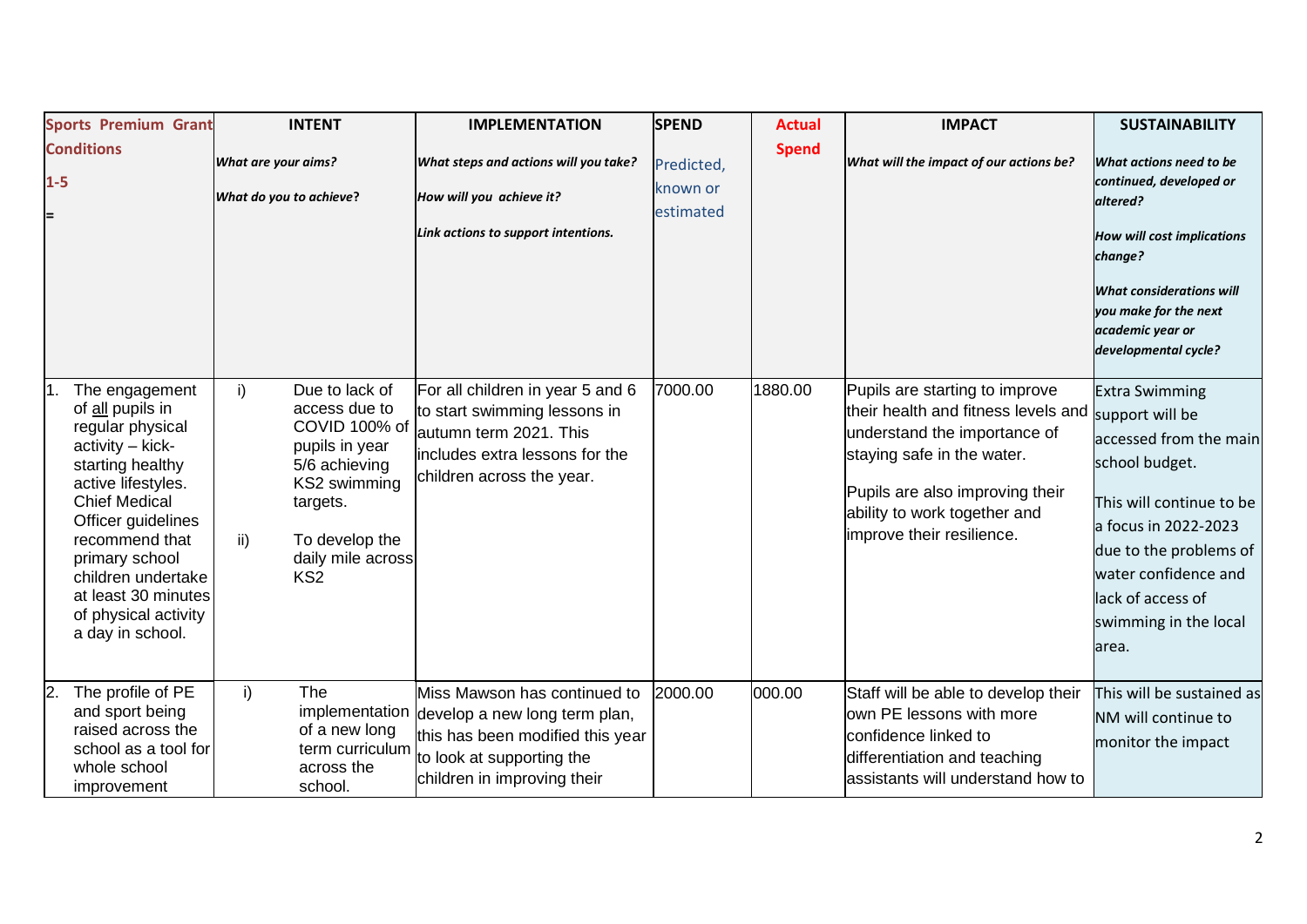|     |                                                                   | stamina, fitness and team work<br>skills.                                                                                                                                                                                                                                                      |         |         | support individuals and groups<br>with confidence.                                                                                                                                                                                                                                                   | through the school<br>monitoring plan.                                                                                                            |
|-----|-------------------------------------------------------------------|------------------------------------------------------------------------------------------------------------------------------------------------------------------------------------------------------------------------------------------------------------------------------------------------|---------|---------|------------------------------------------------------------------------------------------------------------------------------------------------------------------------------------------------------------------------------------------------------------------------------------------------------|---------------------------------------------------------------------------------------------------------------------------------------------------|
|     |                                                                   | Staff are provided with a LT plan<br>and medium-term sequences of<br>lessons to support the<br>curriculum development.<br>New tasks and activities will be<br>resourced to support the<br>curriculum further.                                                                                  | 1000.00 | 420.00  | Staff will continue to have a<br>greater understanding of how the<br>curriculum develops and the<br>range of skills which need to be<br>taught.<br>Staff have a clear understanding<br>of the sequence of lessons<br>needed for each topic.                                                          | NM to develop the<br>curriculum further<br>along with assessment<br>procedures in line with<br>staff discussions and<br>the SIP.                  |
| i)  | Reintroduce the<br>young Sports'<br>leaders across<br>KS1 and KS2 | Provide each class with a class<br>set of outdoor equipment for<br>play times so that the class<br>activators can facilitate tasks on<br>a break time.<br>Miss Davis will email the<br>activators in KS2 once a week<br>with an active blast activity and<br>or game to challenge their class. | 3000.00 | 1142.00 | Children have a wider range of<br>equipment to support a range of<br>tasks. This has been very<br>important due to restrictions<br>during COVID in not being<br>allowed to share equipment<br>Equipment obtained and playtime with extra cleaning so<br>equipment boxes are currently<br>being used. | <b>Restrictions have</b><br>changed for September<br>2021 therefore children<br>can share equipment<br>the current resources<br>will last longer. |
| ii) | Pupils in Class<br>a residential                                  | 1 to take part in  iv) Pupils to take part in a<br>residential experience. This will                                                                                                                                                                                                           | 4808.00 | 3979.00 | The children were able to<br>experience a full range of<br>experiences across the three<br>days. They challenged                                                                                                                                                                                     | AD to lead the Sports'<br>Leaders In 2021-22                                                                                                      |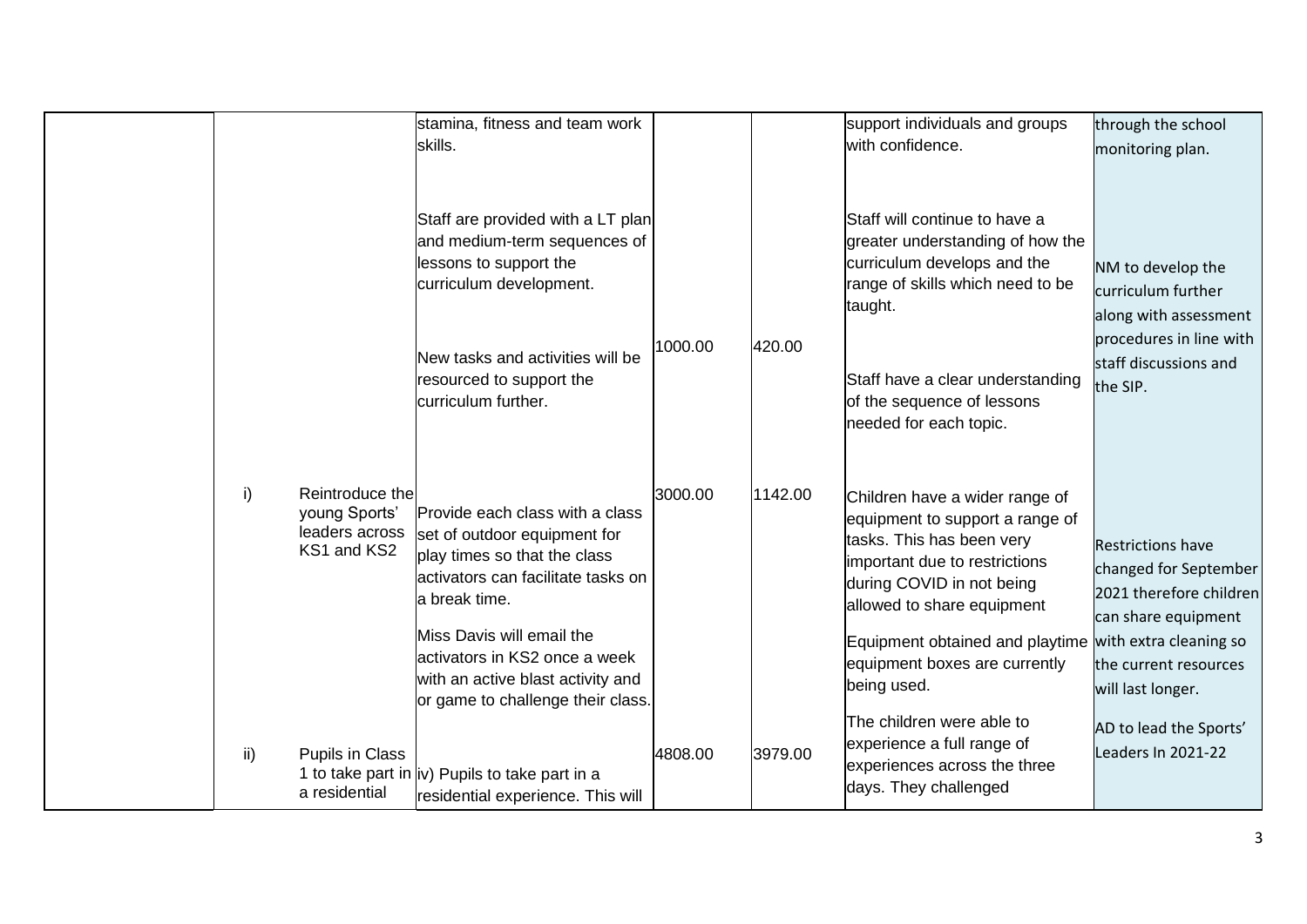|               |                                                                                                       |     | experience.                                                   | include providing return<br>transport to the Robinwood<br>Activity Centre. This is important<br>due to the impact of Covid 19<br>and the fact that pupils have<br>missed out on a variety of<br>experiences 2019-2020 and<br>moving into 2021. This will<br>support the children with<br>physical, mental and emotional<br>support to develop relationships. |        |        | themselves, improved their ability<br>to work in teams and<br>communicate as well as facing<br>their fears. This has supported<br>their physical and mental health.    | In the future this will be<br>accessed from the main<br>school budget.                                                                                              |
|---------------|-------------------------------------------------------------------------------------------------------|-----|---------------------------------------------------------------|--------------------------------------------------------------------------------------------------------------------------------------------------------------------------------------------------------------------------------------------------------------------------------------------------------------------------------------------------------------|--------|--------|------------------------------------------------------------------------------------------------------------------------------------------------------------------------|---------------------------------------------------------------------------------------------------------------------------------------------------------------------|
| $\mathsf{ii}$ | increased<br>confidence,<br>knowledge<br>and skills<br>of all staff<br>in teaching<br>PE and<br>sport | i)  | Continue to<br>develop a new<br>assessment<br>process for PE. | PE coordinator to work to<br>embed the new assessment<br>process and focus on<br>progression through the school.                                                                                                                                                                                                                                             | 600.00 | 000.00 | This will be developed further as<br>part of the new SIP 2021-22                                                                                                       |                                                                                                                                                                     |
|               |                                                                                                       | ii) | To develop<br>movement<br>programmes<br>across the<br>school. | Following this training last year<br>NM will continue to support staff<br>through monitoring and<br>developing their movement<br>programmes                                                                                                                                                                                                                  | 000.00 | 0.00   | Staff will continue to develop their<br>understanding of the<br>fundamentals of movement which<br>can support the children with their work 2021-22<br>physical health. | Training delivered June<br>2021. NM to monitor as<br>part of monitoring<br>Staff will implement<br>the new guidance into<br>their movement plans-<br>NM to monitor. |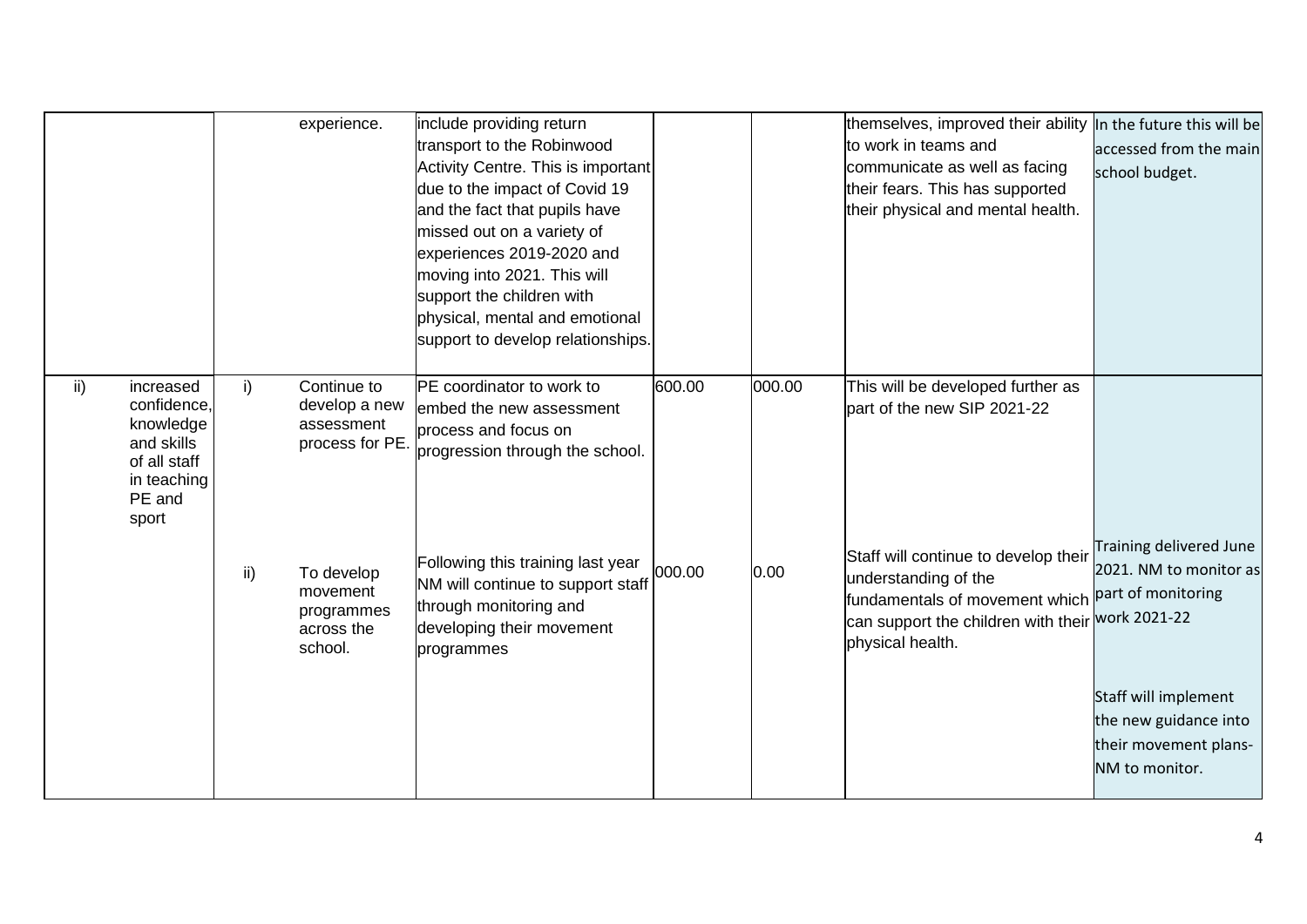| 4.<br><b>Broader</b><br>experiences of a range<br>of sports and activities<br>offered to all pupils<br>curriculum<br>(partners/<br>PE/extra<br>curriculum<br>provision) | Pupils will be offered a<br>wide range of clubs<br>throughout the year.                                                                                                                                                                                                                     | Staff to lead a range of after<br>school clubs in the autumn term<br>in line with restrictions.                                                                                                                                                                                                                                                                          | 200.00 | 700.00 | The children's engagement and<br>enjoyment was clear. In addition<br>we are targeting specific children<br>to support their movement/<br>socialisation/ stamina. | Utilise the training<br>given to AD 2020-21 to<br>lead clubs 2021-22.                                                    |
|-------------------------------------------------------------------------------------------------------------------------------------------------------------------------|---------------------------------------------------------------------------------------------------------------------------------------------------------------------------------------------------------------------------------------------------------------------------------------------|--------------------------------------------------------------------------------------------------------------------------------------------------------------------------------------------------------------------------------------------------------------------------------------------------------------------------------------------------------------------------|--------|--------|------------------------------------------------------------------------------------------------------------------------------------------------------------------|--------------------------------------------------------------------------------------------------------------------------|
|                                                                                                                                                                         | initiated in school as it<br>is a unique method of<br>outdoor learning. Our<br>aim is to encourage<br>and inspire children<br>through positive<br>outdoor learning<br>experiences, providing<br>a nurturing space that<br>supports our children's<br>wellbeing and physical<br>development. | ii) Forest schools will be Following the training the<br>themes and goals from Forest<br>Schools will be embedded by<br>Mrs Boulton (course paid for<br>last year). This will be done this<br>by providing and implementing<br>positive, outdoor, child centred<br>experiences in a natural setting<br>and encouraging children to<br>have active and healthy lifestyle. | 000.00 | 000.00 | None as of yet, Mrs Boulton is<br>now on Maternity Leave so this<br>will move onto next year's plan.                                                             | <b>Forest Schools activities</b><br>and resources will be<br>funded through the<br>whole school budget in<br>the future. |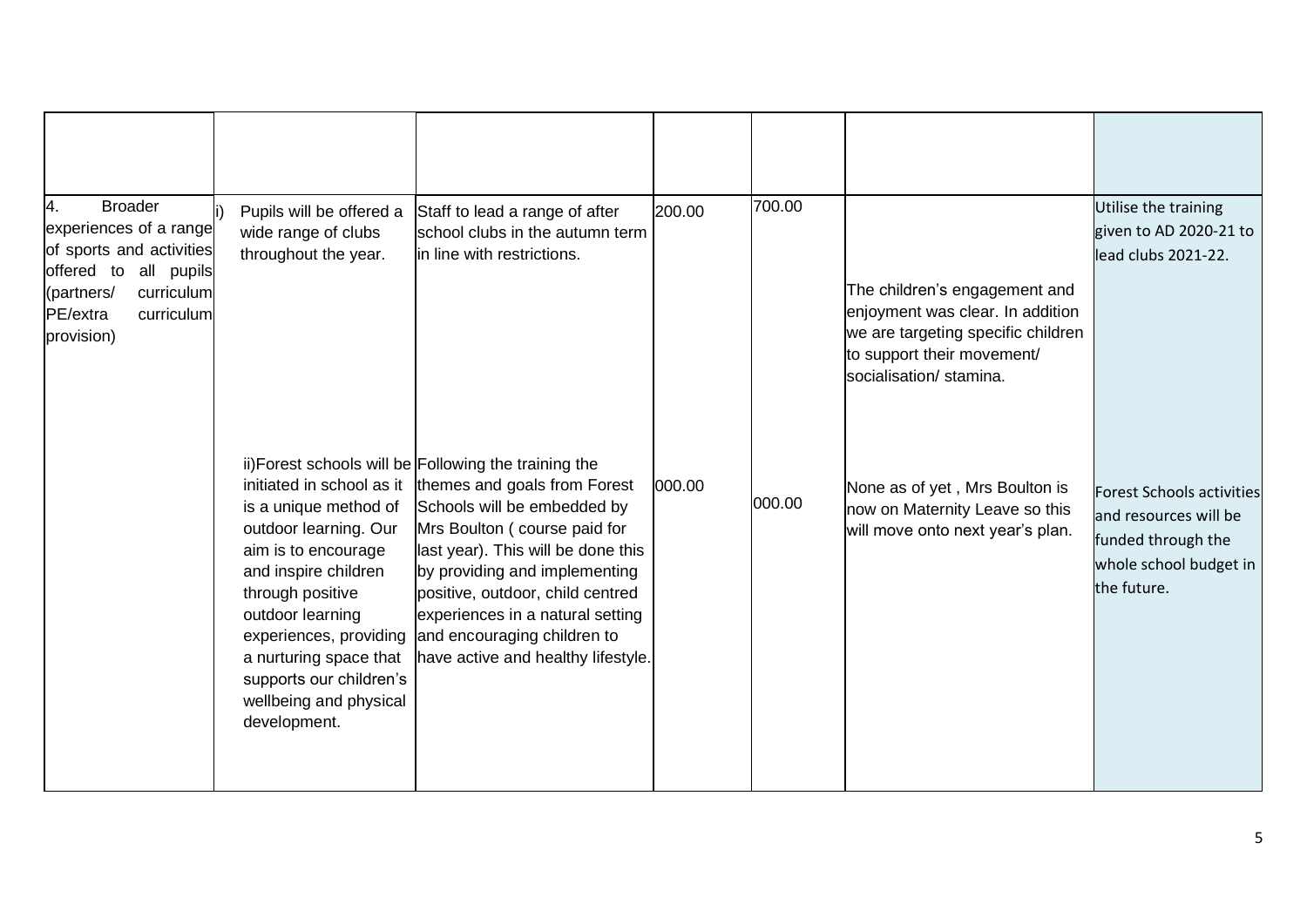| 5. | Increased<br>participation in<br>competitive<br>sport | All pupils will<br>continue to be given the<br>opportunity to take part in a<br>range of festivals and<br>activities.                                                                                            | No outside competitions could<br>take part this year.                                                                                                                                                                                                                | 0.00    | 0.00 | The impact of lack of competitive<br>sport during COVID has impacted<br>on children. This will be a key<br>area to focus on when/ if the<br><b>restrictions</b> lift.                                                                                                              |  |
|----|-------------------------------------------------------|------------------------------------------------------------------------------------------------------------------------------------------------------------------------------------------------------------------|----------------------------------------------------------------------------------------------------------------------------------------------------------------------------------------------------------------------------------------------------------------------|---------|------|------------------------------------------------------------------------------------------------------------------------------------------------------------------------------------------------------------------------------------------------------------------------------------|--|
|    |                                                       | Pupils will be given the<br>opportunity to represent<br>the school in different<br>School Games events.<br>Pupils in KS2<br>iii)<br>will continue to<br>take part in<br>regular intra<br>school<br>competitions. | Staff will support children in<br>attending various different<br>School Games' events to help<br>them develop physical, social<br>and emotional skills.<br>Children will complete intra<br>school work to develop their<br>physical, social and emotional<br>skills. | 2000.00 | 0.00 | Classes took part in intra class<br>competitions due to COVID<br>restrictions from summer term.<br>See below.                                                                                                                                                                      |  |
|    |                                                       | iv) Take part in the local<br>CVL Football League.<br>Support the pupils by<br>offering weekly football<br>training and transport to<br>the games at Willington                                                  | Gaining a sense of being in a<br>team will help children to feel<br>more confident and help with<br>their resilience and well-being<br>throughout the school day.                                                                                                    | 500.00  | 0.00 | Children were observed as<br>needing lots of support to develop<br>their team working skills and how<br>to share their views. This was<br>also the case in discussing how<br>to respond to winning and losing.<br>We are hoping to be able to take<br>part when restrictions lift. |  |